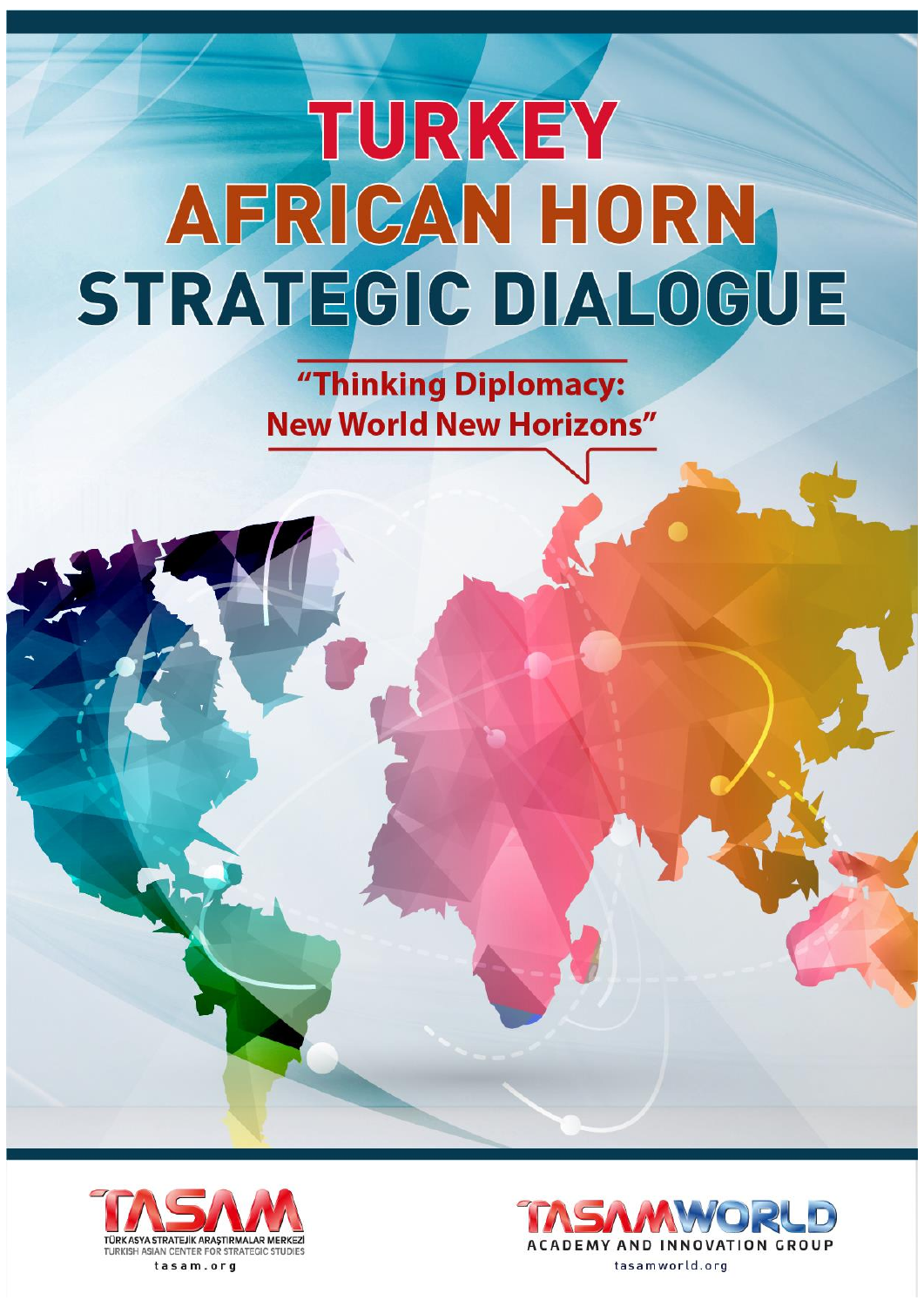

## **VISION DOCUMENT** (DRAFT)

## **TURKEY - HORN OF AFRICA STRATEGIC DIALOGUE "Thinking Diplomacy: New World New Horizons"**

**( Turkey - Horn of Africa** [Ethiopia, Somalia, Eritrea, Djibouti] **)**

"Strategic dialogue" can be described as a set of bilateral or multilateral diplomatic relations devoted to mid-term and long-term strategic vision of partners. The developments between Turkey and Africa, particularly during the last 20 years, which are often diplomatically active and among the part of the main themes in the agenda of international academic groups, have a tendency to achieve a level making capacity building available in harmony with the meaning of this description.

On the one hand this consequence comes from Turkey's multi-level and multi-dimensional attempts depending on a shift in its foreign policy following the announcement of a comprehensive set of initiatives beginning with the Africa Action Plan (1998) for opening policy towards Africa and subsequently declaration of the year of 2005 as the "Year of Africa"; but on the other hand it also comes from the international policies and equilibrium evolving into a different way, which can make Africa available to create an outward-looking domestic-dynamics originating from the energy of its own human resources against all the obstacles. It is also possible to observe the effects of this process, which refers to the beginning of a new period, in relations between Turkey and Horn of Africa.

Turkey distinguishes itself with an 84-million inhabitants, growing economy and geo-strategic status in the center of Afro-Eurasia. Turkey's historical, political and cultural ties between Europe, Black Sea, Caucasus, Asia, Middle East and African countries, rising activity in the international arena, especially in the United Nations, being an important member of organizations such as NATO, OSCE and CICA and with active foreign policy, it has become an increasingly important actor on the global platform.

Having awareness of the strategic importance of the **Horn of Africa**, which comprises the countries of **Ethiopia**, **Somalia**, **Eritrea** and **Djibouti**; and may not be easily understood without considering its neighbor countries such as Sudan, South Sudan, Kenya and Uganda, and its adjacent zone the river Nile, Red Sea, Arabian Peninsula, Gulf of Aden and Indian Ocean, many influential powers have had a tendency to make their presence felt either politically and economically or even militarily throughout region's history. It still continues to be the focus of attention and struggles with the destabilizing consequences of the international and inter-regional issues.

Recently, as one of the consequences of the growth targets of governments and international economic relations, interdependent relations is increasingly deepening in a global scale. Therefore, sophisticated efforts, which include the factors such as the necessity to develop interdependent economic relations in a multi-dimensional way; to ensure global energy security; and to fight against various and increasing terrorist activities and illegal-trade, have gradually become inevitable. Solutions for the problems hindering the peace and security have also become a primary mission both for the countries of the region and regional, continental and international organizations in the Horn of Africa where stability, peace and security strictly depend on economic, social and political interactions across the region.



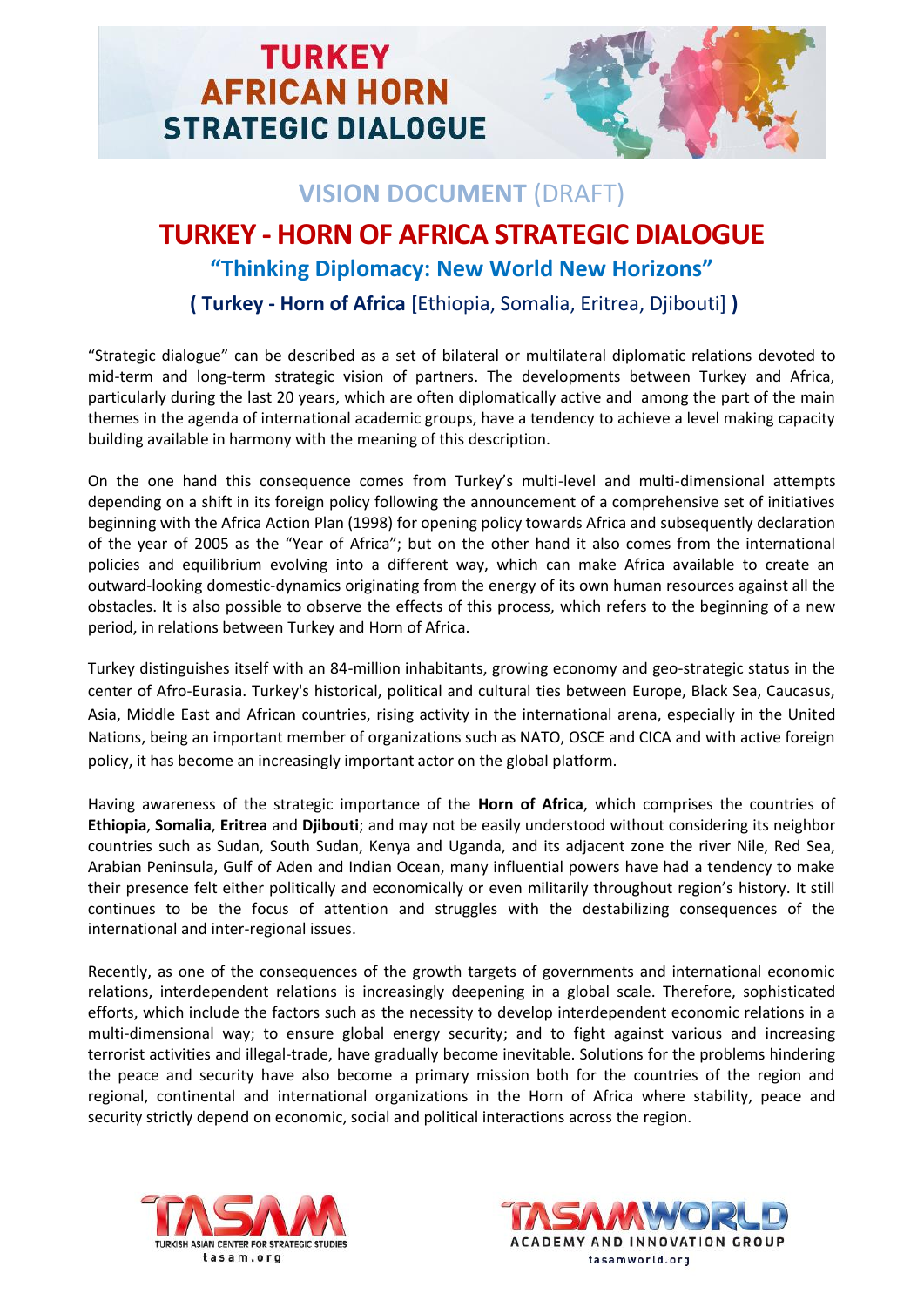

In this process, Turkey and the Horn of Africa countries can develop an efficient strategic relationship, which is vital in terms of sustainability of long-term interests and capacity building. At this critical point; to achieve wider political, economic, diplomatic and geo-strategic approaches has exceedingly been necessary.

The level, which has been accomplished by Turkey and Horn of Africa, is being described as "strategic cooperation". Also it is being deeply felt that there is an urgent necessity for collaborative works of Turkey and the region's countries in the hope of getting solutions of the regional issues. By strengthening political, economic and social solidarity throughout the region, to expand and to deepen the cooperation in related fields, in favor of stability, development and establishment of peace, is of great importance.

These issues included within the objectives of the organizations such as the African Union and the East African Community, in which Turkey contributes its activities either as a strategic partner or an observer, should be carefully assessed in strategic dialogue and mutual capacity building.

Now it is required that of Turkey and region's countries head towards a future structure, in order to uplift the Turkey-Horn of Africa relations as an ideal point within a world power schema which takes its form in a multi-dimensional way, by creating a mutual deepening not only in political and strategic basis but also in its each parameters. History offers Turkey and Region strategic opportunities for deepening interdependence.

In this regard, with the approach of laying emphasize on the strategic dimension of Turkey-Horn of Africa relations as a key point, the **Turkey - Horn of Africa Strategic Dialogue**, which will bring together the representatives of the related sectors through bilateral and multilateral activities, will play a significant role.

#### **The targets of the Dialog are as follows:**

- To identify the circumstances in all its aspects of the Region through the academic studies by the experts both from Turkey and the Region.
- As a contribution to the problem solving process, to provide experts, academicians and think-tanks, from both parts, with information about the Region, the regional relations and the problems faced by the Region's countries.
- To draw attention of the decision makers, from both parts, about the strategic importance of the region and to suggest bilateral and multilateral policies.
- To contribute to make Turkey available to make mutually beneficial and strong investments in each country of the Region and to develop strong and mutual commercial relations with the Region of which its countries need support concerning infrastructure development and utilization of the resources, by paying regard mutual benefit.



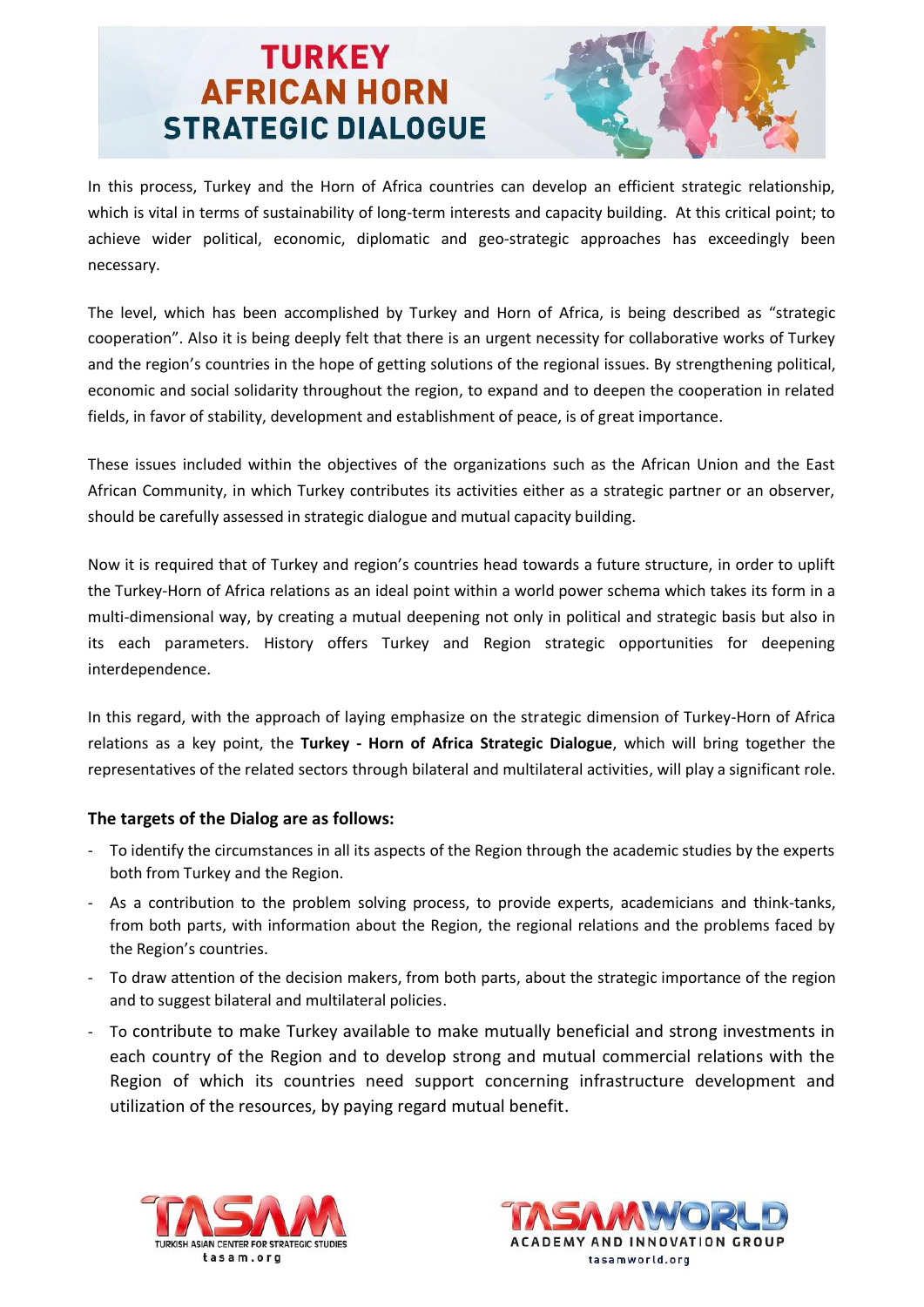

#### **Main Theme**

**Thinking Diplomacy: New World New Horizons**

#### **Primary Zones**

**Ethiopia - Turkey Somalia - Turkey Eritrea - Turkey Djibouti - Turkey**

#### **Strategic Interaction Zones**

**Sudan South Sudan Kenya Uganda River Nile Basin Arabian Peninsula Gulf of Aden** 

**Indian Ocean**

### **Primary Sectors**

**Public Diplomacy, Education and Language Culture and Tourism Construction, Construction Business and Infrastructure Health and Health Tourism Energy, Petro-chemistry and Investments Logistics, Transportation and Communication Banking and Finance (Strategic Investment Fund) Economy and Trade Media and Communication Science and Technology Brand Cities and Environment Defense and Space Industry**